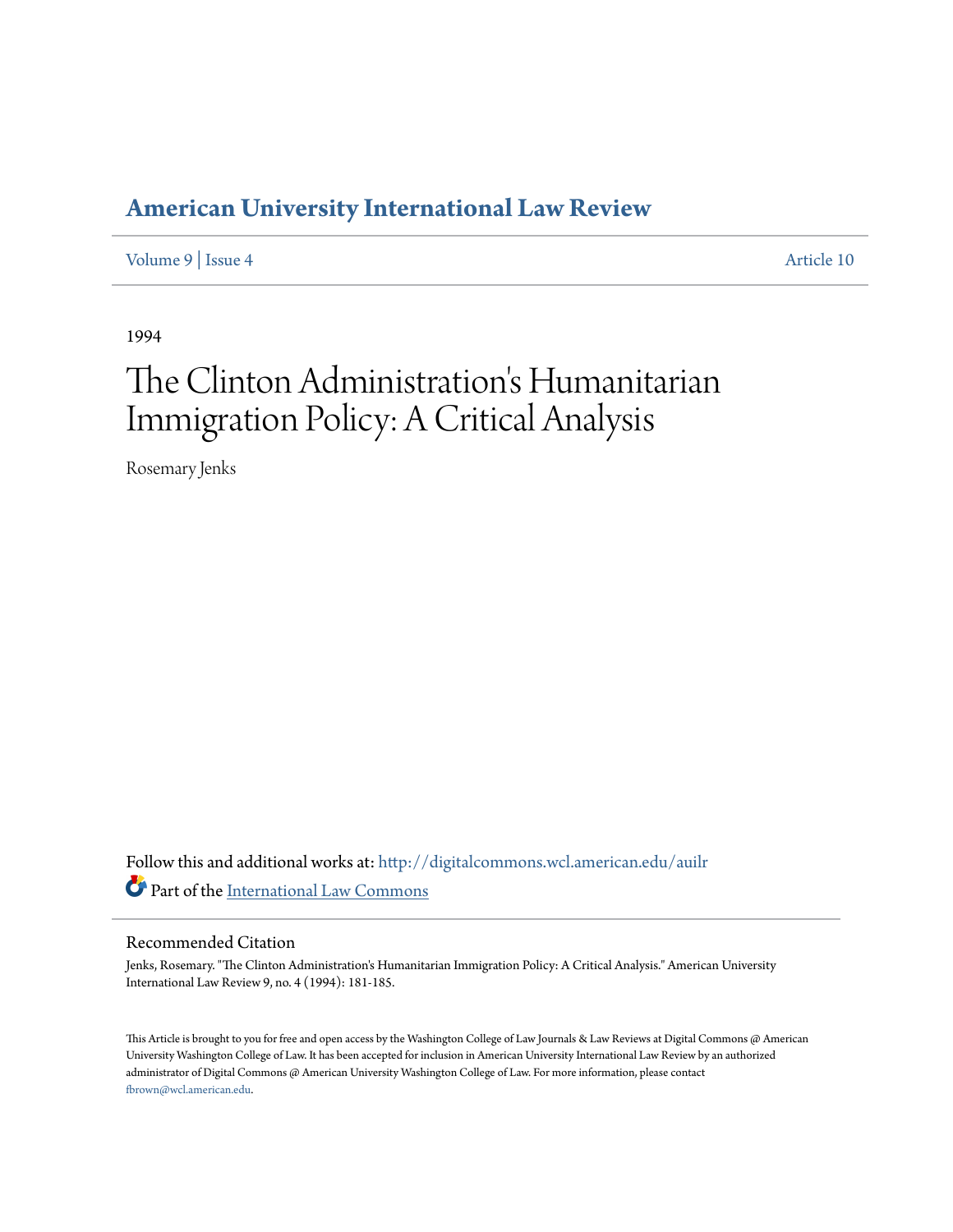### THE CLINTON ADMINISTRATION'S HUMANITARIAN IMMIGRATION POLICY: A CRITICAL ANALYSIS

#### Rosemary Jenks\*

Statistics reveal an extensive problem in the refugee/immigration arena. The United Nations High Commissioner for Refugees (UNHCR) estimated in January 1994 that there are 19.7 million refugees worldwide and an additional 25 million internally displaced persons. The UNHCR says that in 1993, 10,000 people were forced into flight every day. The Freedom House reported last year that 2.2 billion people, 41% of the world's 5.4 billion population, live under conditions that are "not free," while an additional 40% live under conditions that are only "partially free." There is simply no way that the industrialized world can resettle all of these people. Developed countries must begin looking for other more effective and cost-efficient ways to help refugees.

In fiscal year 1993, the United States admitted almost 119,500 refugees for permanent resettlement. In the same year, the Immigration and Naturalization Service (INS) received 150,386 affirmative applications for asylum. An additional 13,594 defensive asylum claims were filed with the Executive Office of Immigration Review. There are now some 400,000 asylum applications pending. It is clear that the U.S. asylum system cannot deal with these numbers.

One way to address some of these problems is to return to the original intent of the 1980 Refugee Act. A primary goal of the Refugee Act was to remove Cold War politics from the refugee program and ensure that all claimants for refugee status were given an equal opportunity to have their claims examined on a case-by-case basis. This has not happened. Cold War politics continue to distort the refugee program, even after the end of the Cold War.

Currently the Lautenberg Amendment establishes presumptive categories for Jews and Evangelical, Catholic, and Orthodox Christians residing

<sup>\*</sup> Rosemary Jenks is a senior analyst at the Washington based Center for Immigration Studies. She is the author of *Immigration* and Nationality *Policies of Leading Migration Nations* (Washington, D.C., Center for Immigration Studies. 1992).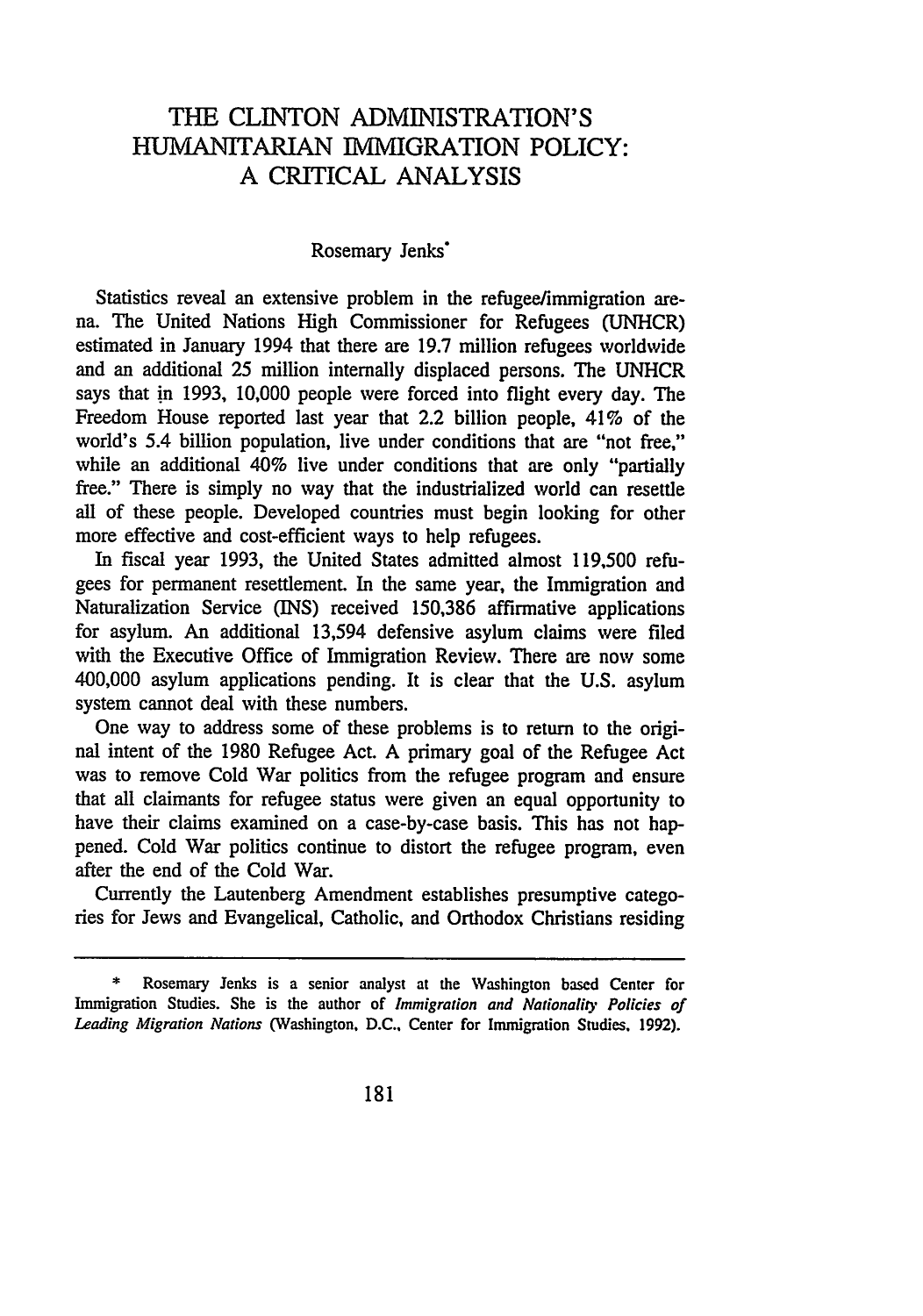in any independent state of the former Soviet Union, Estonia, Latvia, or Lithuania, and for nationals of Vietnam, Laos, and Cambodia. These applicants are not required to show a "well-founded fear of persecution." They simply have to demonstrate the possibility of persecution or discrimination, for example, by showing that their government has discriminated against any member of their particular religious or ethnic group at any time in their locale.

Second, there is the Amerasian program. Although this program is not technically a refugee program, Amerasians are included in the refugee admissions ceiling and they are entitled to federally-funded refugee transitional support services. The U.S. Department of State and other agencies involved in the program have acknowledged that it has led to massive fraud. People are falsely claiming to be Amerasians or the relatives of Amerasians. In 1992, 37% of the Amerasians the United States admitted--exclusive of family members--were born more than nine months after the last active-duty American soldier left Vietnam.

The result of such presumptive categories is that, since 1990, more than 41% of U.S. refugee admissions are from the former Soviet Union and almost 36% are from Vietnam. Close to 100% of those from the former Soviet Union and 80% of the Vietnamese have family members in the United States. Rather than being resettled under the publicly-funded refugee program, those who are eligible should be applying for family-sponsored immigrant visas. Resettlement under the U.S. refugee program should be available only to those who have no other suitable option, and then only if they meet the United Nations definition of a refugee.

The 1980 Refugee Act also recommended a target level of 50,000 refugee admissions annually under normal circumstances. The refugee ceiling has exceeded 100,000 every year since 1989, and has never been set lower than 67,000, which was in 1986. Federal funding of the refugee resettlement program has declined dramatically relative to the increasing number of admissions. Refugees were originally entitled to three years of federally-funded transitional support services. Now they are entitled to only eight months of federal assistance, so state and local governments are being forced to foot the bill for ongoing social services, health care, and language and job training.

The asylum provisions in the 1980 Refugee Act were designed to provide temporary protection to aliens already in the United States on non-immigrant visas in cases where the situation in the home country deteriorated to. the extent that they could not return home safely. Because the number of such aliens was expected to remain small—between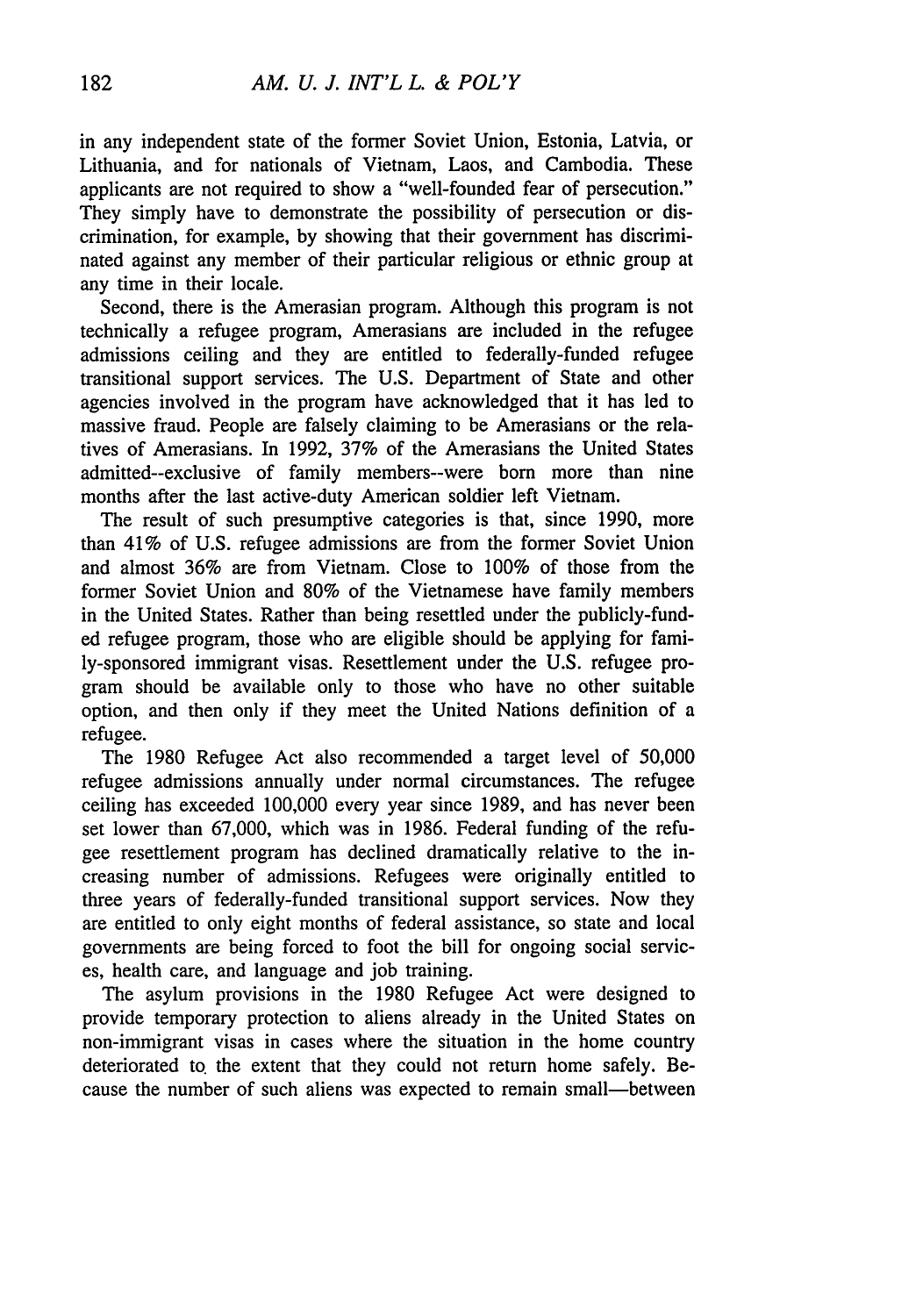2,500 and 5,000-a limit of 5,000 was placed on the number of asylees who could adjust to permanent resident status each year. The Immigration Act of 1990 increased that ceiling to 10,000 because the number of asylum claimants had risen considerably over the past decade.

The asylum system has also been a victim of politics. The Cuban Adjustment Act-a relic of Cold War politics-still virtually guarantees that any Cuban who reaches the United States will be granted permanent residence. The Executive Order on "enhanced consideration" for asylum seekers claiming persecution on the basis of one-child-per-family population policies-an expression of Reagan-Bush abortion politics- is an invitation to the millions of Chinese men and women of child-bearing age. Because of the politics involved, the Clinton administration has tried to duck the issue. Attorney General Janet Reno recently declined to review two Chinese cases referred to her by the Board of Immigration Appeals, which sought a definitive decision on the "enhanced consideration" policy.

The massive increase in the number of asylum applications, combined with the shortage of INS asylum personnel, immigration judges, and detention facilities, the extensive appeals process, the lack of an adequate identification or tracking system for asylum seekers, the routine issuance of work permits during adjudication, and an equally cumbersome deportation process have created a wholly ineffective asylum system. The United States cannot handle the numbers of applicants that it is receiving.

Both the U.S. refugee program and asylum system are in need of major reform. First, the United States needs to pare the refugee resettlement program back down to the 50,000 annual admissions ceiling recommended by the Refugee Act. Second, the United States should repeal the Lautenberg Amendment and return to the case-by-case determinations which were the intent of the law. Finally, the Amerasian program is due to expire in 1994, but Congress is considering legislation to establish a similar program for children of Filipinos and American servicemen, which is likely to encourage as much or more fraud as the Amerasian program for Vietnamese. This legislation should not be passed. Eligible family members of U.S. citizens and legal residents should enter the United States as family-sponsored immigrants-not as refugees. If they have family members here who are able to support them, those family members should be supporting them; it should not be the burden of the taxpayer. Taxpayers are willing to be generous with refugees, but only with genuine refugees.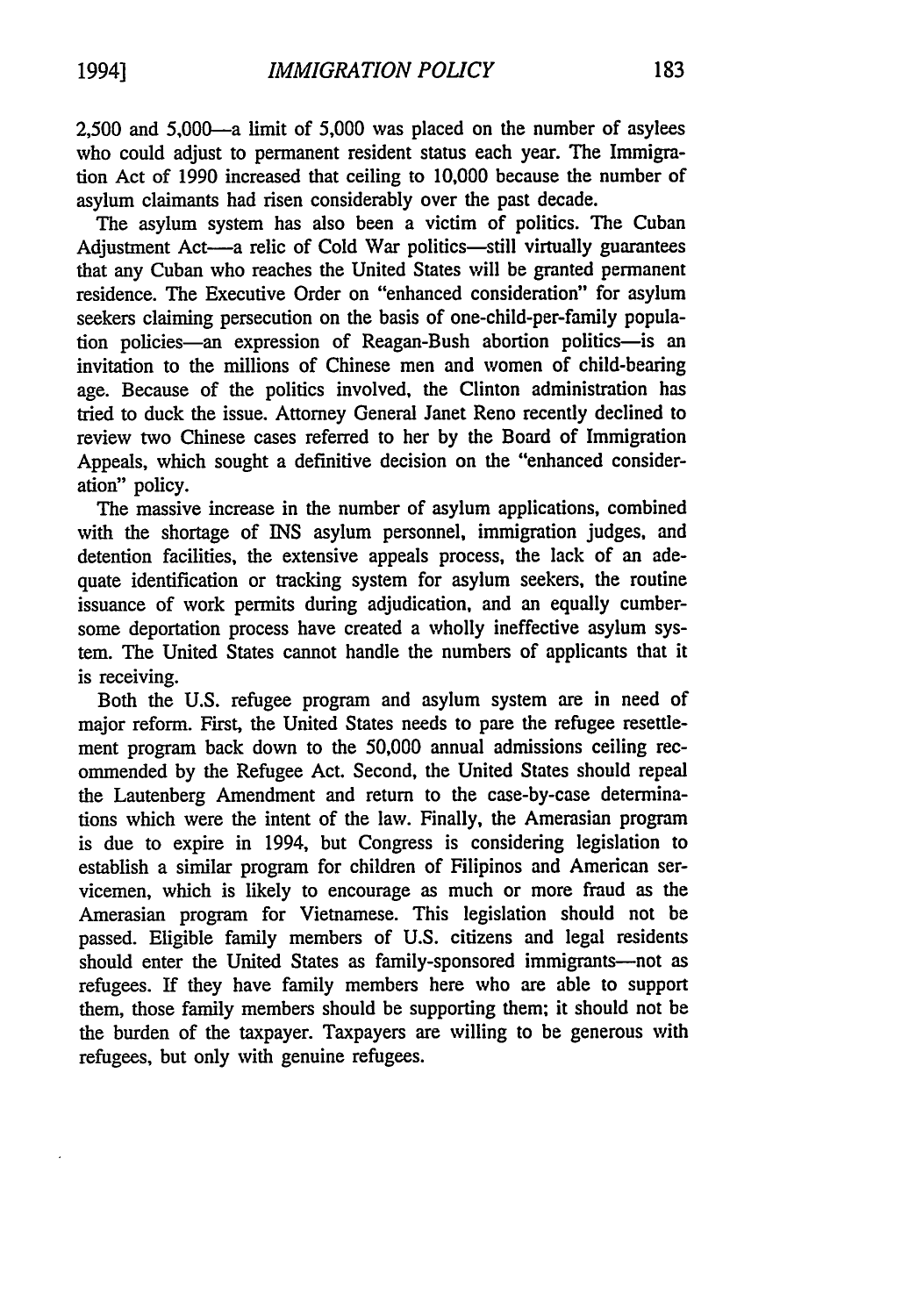The Clinton administration has proposed limited measures to address the abuse of the U.S. asylum system. These measures represent a step in the right direction, but they do not go far enough. It is clear to all parties that the United States needs increased resources for asylum personnel, immigration judges, and detention facilities. Expedited asylum screening provisions will be crucial in any effort to stay current with new applications, as will summary exclusion provisions, which are not included in the Clinton proposal. Under the Clinton plan, applications denied by asylum officers would be automatically referred to immigration judges to begin the deportation or exclusion proceedings. Manifestly unfounded asylum applications would be referred immediately to an immigration judge without an interview by an asylum officer. The appeals process would be limited by restricting judicial review to petitions for habeas corpus. Another very important reform in the administration proposal would be the withholding of a work permit for 180 days after the application is filed, or until a decision is made. The decoupling of the work permit from the initial asylum application process is essential, as work is a major magnet for aliens entering the United States primarily for economic reasons. Presently, once one has a work permit, one can get a driver's license and a social security card--the documentation necessary to remain in the United States indefinitely, whether asylum is granted or not.

The major drawbacks of the Clinton administration's proposal are two-fold. First, it delays for at least a year attempts to deal with the huge backlog of pending asylum claims, and this is based on an overly optimistic assumption that, with additional personnel and the new regulations, the INS will be current in processing new applicants in about a year, at which point it could begin processing those in the backlog. The plan also fails to recognize the possibility that by shifting more responsibility from the INS Asylum Corps to immigration judges, the effect may simply be to shift the backlog of cases from the Asylum Corps to the Executive Office of Immigration Review. Second, the Clinton plan does not address the obvious need to facilitate the exclusion or deportation of rejected asylum seekers. An expedited adjudication process will not serve as a deterrent to fraudulent or unfounded asylum claims unless those who are denied asylum are actually removed from the United States.

Other needed reforms that have not yet been proposed include the repeal of the Cuban Adjustment Act and the rescission of the Executive Order on "enhanced consideration" for Chinese. The United States should ensure that class actions never become the substitute for the